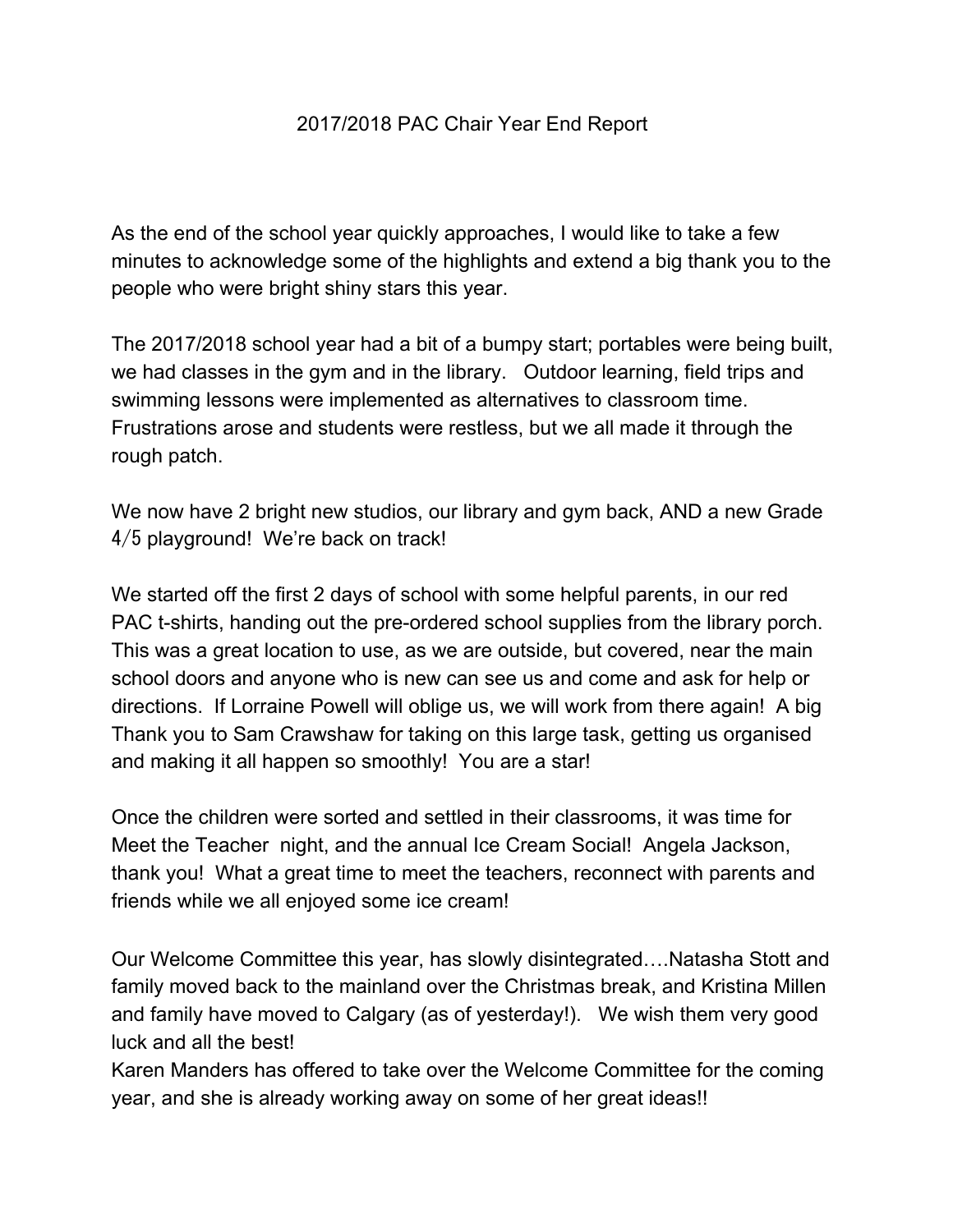We did a big push this year for our PAC Contribution Drive, but I was also trying to cut down on the amount of paper that gets wasted….not quite as successful as I would have liked initially, but with several gentle reminders and the ⅘ playground as motivation, we collected just over \$14,000 and now we have something BIG to show for it!

We have a unique plan for next years Contribution Drive…..stay tuned for donuts….er, details!

In November, our Kindergarten Liaison Danielle Brochu, organized the first of 3 Kindy Parents Pub Nights. As I am a parent of a kindergartener, we attended all 3 events; 1 each in November, February and May and we are looking forward to the Kindy Picnic this coming Friday evening. Thank you, Danielle for getting us all together!

December rang in with another successful Movie Night in our gym, "Muppets Christmas Carol" was the movie this year. We had the junior grades (and families) the first night, and the senior grades the second night. Everyone who came, snuggled themselves in, with blankets and stuffies at the ready, while PAC parents filled bags and our helpful Grade 5 Elves handed out some Kernels Popcorn for all to enjoy.

Big thank you to Angela Jackson for getting us (including our fabulous Elven helpers) organized and in the gym for a fun, festive evening!

As classes resumed after the holiday, so began sniffle-season...for Valentine's Day the PAC's young helpers, delivered be-ribboned boxes of Kleenex and some chocolate to each classroom.

May brought with it a hint of warmer weather to come and, of course, Bike to School Week!

Jacqueline Lines rolled in yet another successful week of PAC sponsored prizes for those that rolled to school, the Grade 4 Bike Roadeo, and class pizza for the most participants! The bike trains, leaving from North and South Oak Bay locations, were rained upon, but that didn't deter many!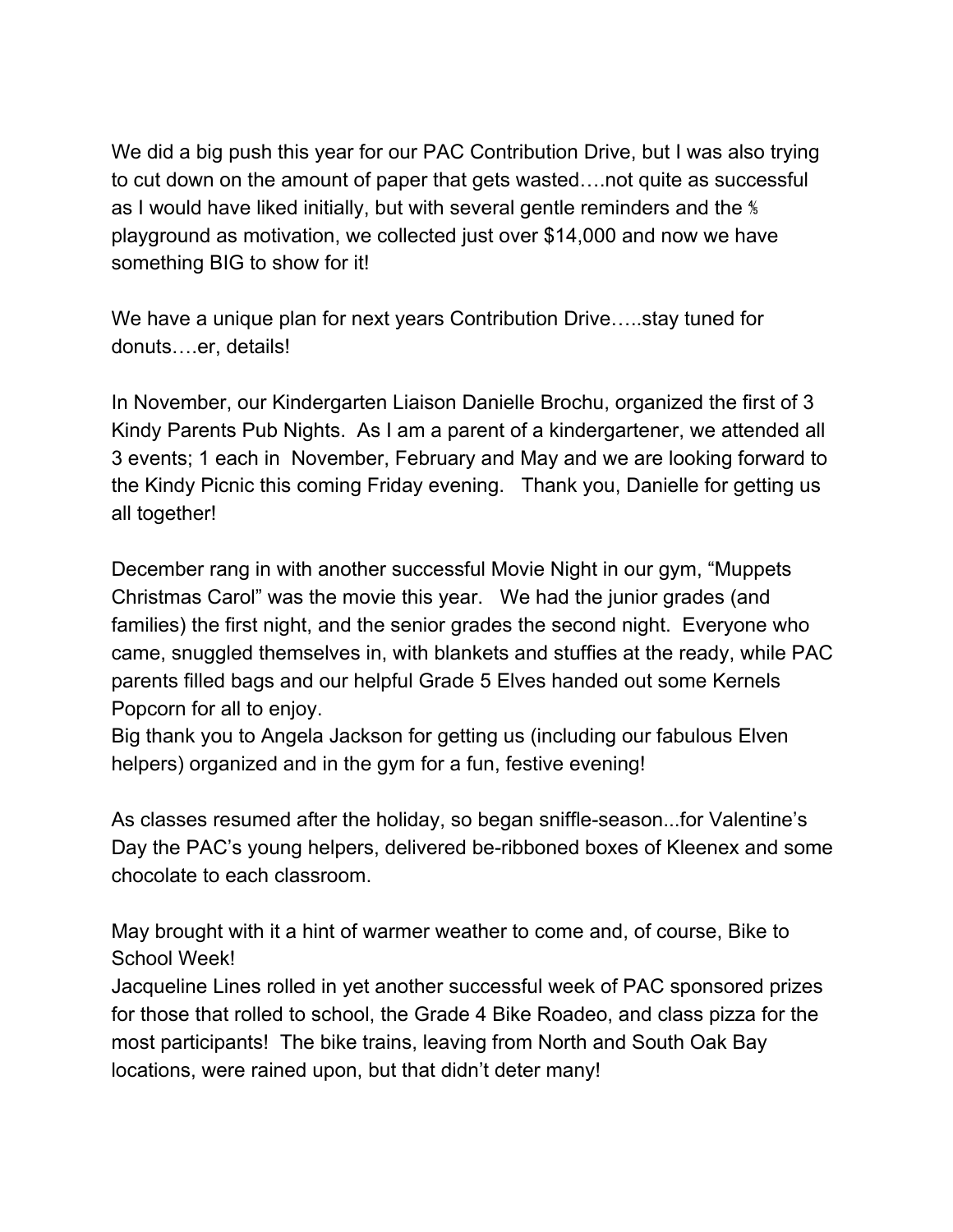Mayor Nils Jansen, Councillor Michelle Kirby, and Deputy Police Chief Ray Bernoties lead the trains of children safely to school, and there were smiles all around.

Our third annual Blossom Tree festival was a roaring success, in great part to the amazing Angela Jackson. I do not know how she pulls it all together so successfully, but I know we were so lucky to have her dream big, plan well, and organize us, for as long as we did. Next year it's going to take a whole committee to pull it off!

The Food Trucks were a huge hit again this year, as was the photo booth. The obstacle course, hosted by PISE, was a fan favourite. My kids came home with candy, and prizes and paper airplanes and had clearly had A LOT of fun! A big Willows thank you to those of you who volunteered, helped set up, take down, blow up balloons, played Toilet Toss, enjoyed the food trucks, and joined in the fun. Merci beaucoup!

The first weekend in June is always the Oak Bay Tea Party. On the Saturday morning, about 35 students and their parents, and siblings (on bikes, scooters, strollers or their own 2 feet), dressed in red and white from tip to tail, danced and paraded through the streets of Oak Bay, lead by the fabulous Julie Bent and her nieces, from Windsor Park to Willows Beach. We handed out red and white candies to those lining the streets, and had individual candy bags for each parade participant, plus an entry to the raffle to win \$20 of ride tickets for the fair! Thank you for joining us, it was great fun, and Willows placed First in the Children's Group!

Monday, June 11th, was the last Pro-D day this year, and we gladly hosted the Staff Appreciation Lunch, here at the school. Catered by our local delicatessen, Charelli's, sandwiches, salads, veggies and sweets were beautifully displayed, and hastily (and gratefully) devoured. I said a few words of thanks and appreciation, and then left the staff to enjoy their meals.

A big thanks to my set-up and take-down crew, without whom the luncheon would not have been as lovely as it was.

The PAC's biggest goal was achieved this month. We are all so excited and pleased to see the brand new grade 4/5 playground officially open for business!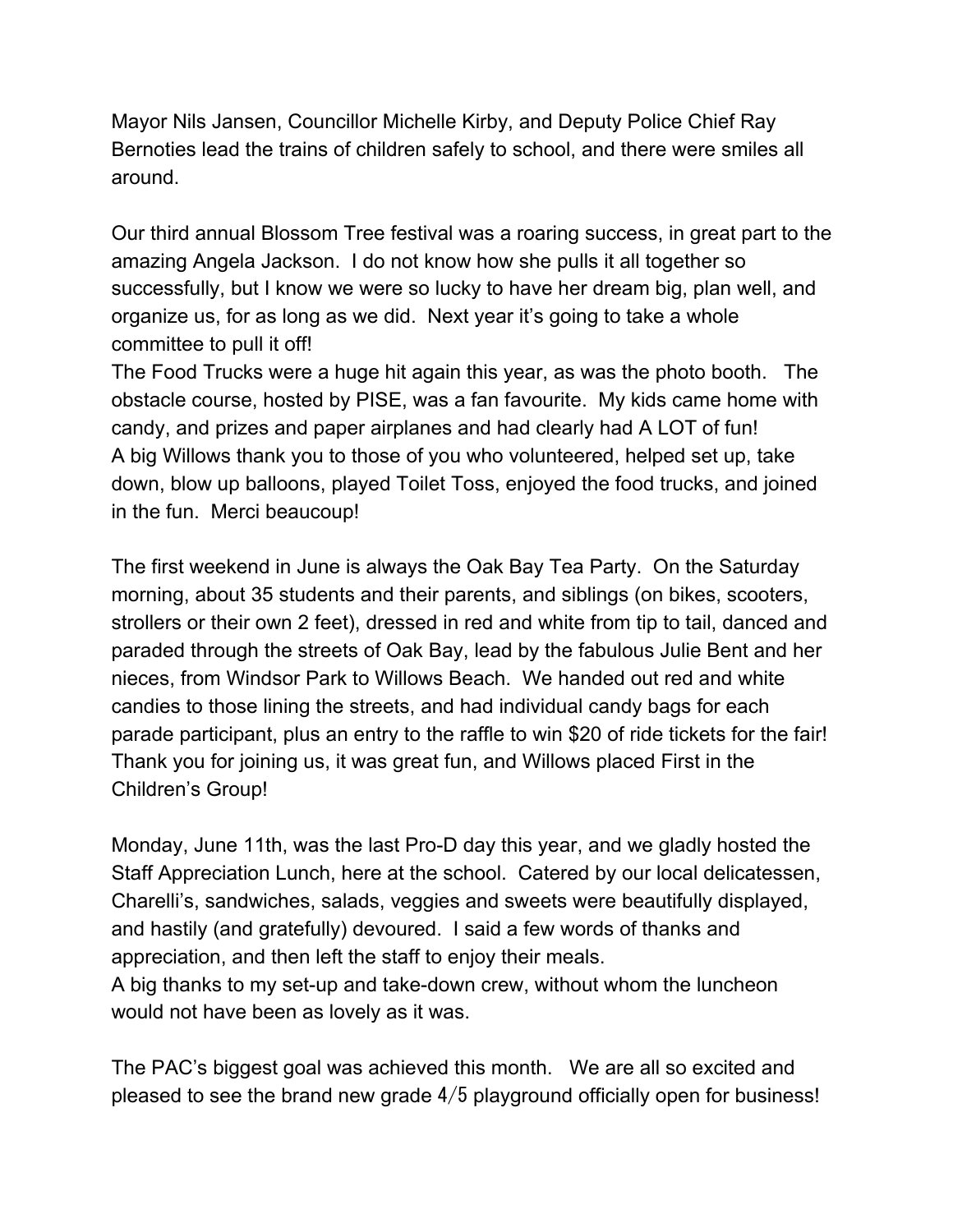Congratulations and thank you to all the families that have contributed over the years, the OB Firefighters Charitable Organization, to our corporate sponsors for helping us achieve our goal and a huge monkey bar hug to Christina Smith, and Bronwen Sharpe for their tenacity and determination to get this playground built and installed. Huge thanks to Wendy Holob, for advocating for Willows PAC.

Sausage Fest is this coming Saturday June 23rd. This year the OB Firefighters Charitable Foundation has asked us to join with Monterey Middle school and volunteer for some of the jobs that need doing. All monies raised will be shared equally between Willows and Monterey, and this is sure to be a fantastically fun event; live music, beer garden, dunk tank, bouncy castle…. Hope to see you all there!

Thank you so very much for supporting ME this year, as PAC chair, I really could not have done it all without you; my team, my friends, my executive;

**Past Chair; Bronwen Sharpe** - thank you for being my guide, the little birdie that reminds me when something needs doing, the voice of reason and of advocacy and for your cheerful manner that convinces anyone you talk to, that they, in fact, DO want to do what you are asking them!

**Vice Chair: Angela Jackson** - My heartfelt thanks and appreciation to Angela Jackson,, as she graduates to middle-school. Your enthusiasm and energy for all things FUN is infectious and inspiring. Thank you for your many tireless hours of behind the scenes work to make every event seem magical. I believe a round of applause is in order here...

**Treasurer; Jenny Dickson** - another SuperMom, who works long hours at work, longer hours at home, AND always has a cheery smile. We appreciate you, and we thank you!

**Secretary; Chelsea Carter** - for your detailed minutes and strong opinions, and thoughtful comments, we thank you!

And our Members at large;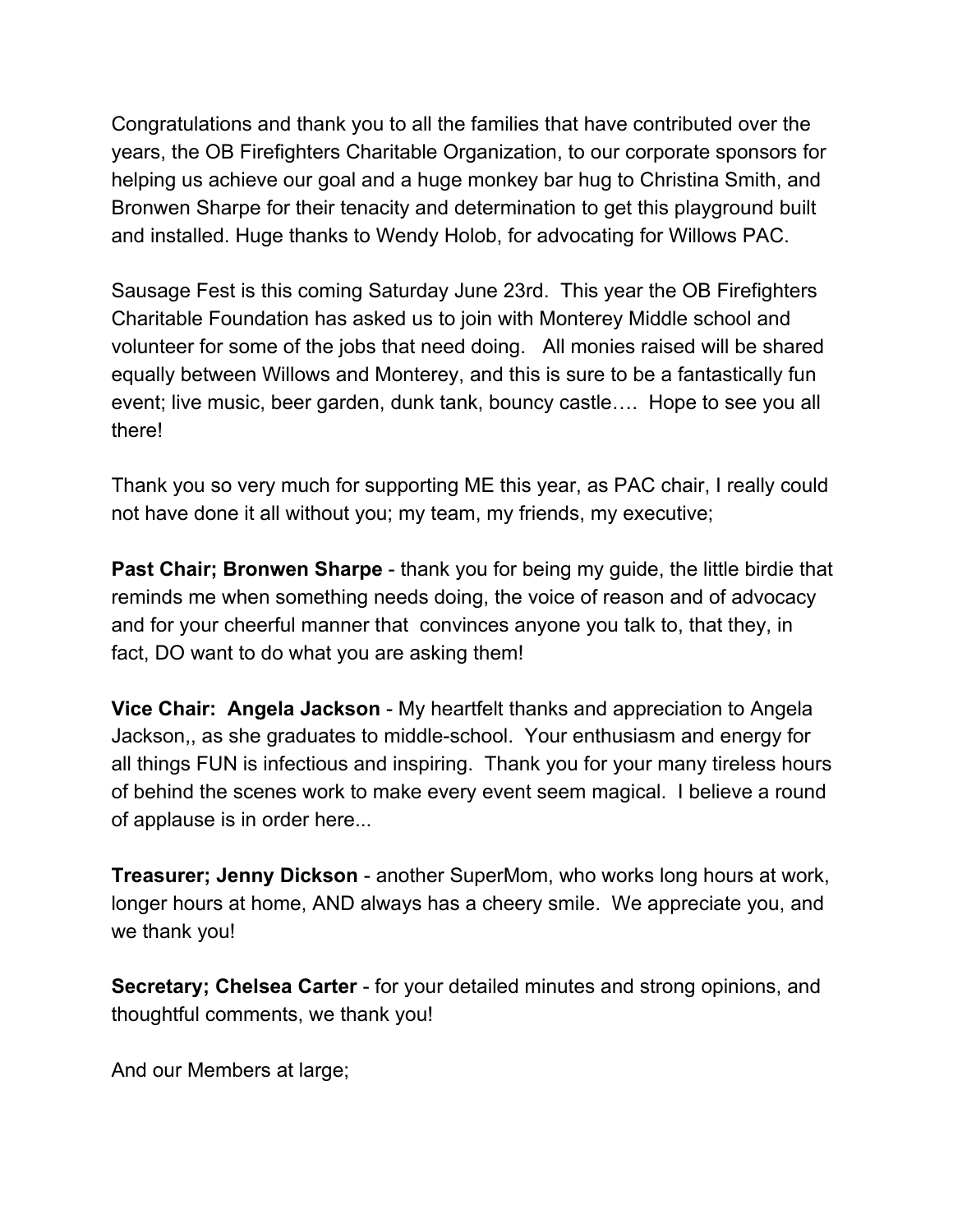**Communications; Jean Pakvis** - Thank goodness we are close friends; the amount of things I ask you to post, how to do, or one more "can you edit this"? Would drive most people nuts….Thank you!

**Canadian Parents for French Representative; Stephanie Novak** - Merci Beaucoup!

**VCPAC Representative: Loring Trent**- thank you for reporting back from VCPAC meetings and keeping us up to date.

A big shiny thank you to our coordinators and committee leaders;

**Class Rep Coordinator; Kelli Van Leeuwen** - Thank you for helping me harass every division in the school at least once a week. I mean, update!!!

**Kindergarten Liaison; Danielle Brochu -** Thank you for stepping up and doing a great job of getting all us Kindy parents together every few months; when I voluntold you it would be fun!

Pizza/Sushi Day Coordinators Jane Kucherway and Harriet Tuppen - Thank you for happy kids, everytime! :)

Lice Check Coordinators; Not the most glamorous job, but Thank you for doing it, Emma Mister and Marguerita Chapman.

Stationery Supplies Coordinator; Samantha Crawshaw - Thanks for helping us "hit the easy button"!

Emergency Preparedness Coordinators; Greg Swan and Loring Trent - Thank you for keeping us supplied and prepared for an emergency.

Hospitality Coordinators; Alyson Enge and Fiona Auld - Thank you for supplying the coffee and cookies for our meetings ("I'm just here for the cookies" could not more true in some cases!)

Playground Committee: Christina Smith and Bronwen Sharpe - what a year ladies! You are amazing! A round of applause please…..

Bike-to-School Week Coordinator; Jacqueline Lines - thanks for organizing a fun Bike Week, again!